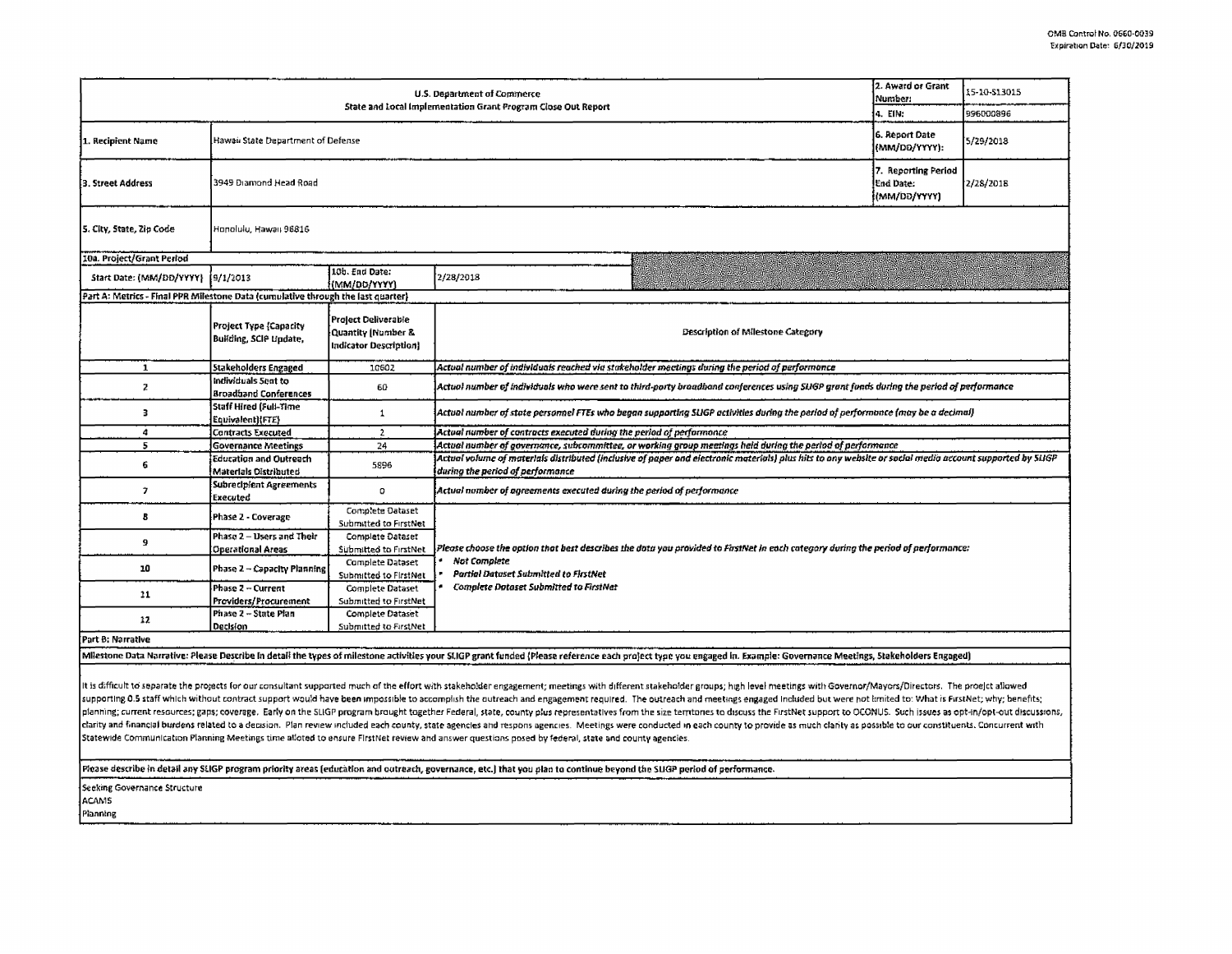Data collection narrative: Please describe in detail the status of your SLIGP funded data collection activities.

Data collection was accomplised through on the grond meetings with each of the county representatives; meetings and support from our consultant. Updating the database with pertinent resource information, gap details and re data collected - data included resources, gaps, partnerships with different carriers and other vendors in each county; being able to collage and fiter the data for the FirstNet plan.

Please describe in detail any data collection activities you plan to continue beyond the SLIGP period of performance.

The SWIC will continue to refine and build our database working with the Office of Emergency Communications and our response network.

Lessons Learned: Please share any lessons learned or best practices that your organization implemented during your SLIGP project.

**Part C: Staffing** 

Staffing Table - Please provide a summary of all positions funded by SLIGP.

| Name                                 | FTE%                              | <b>Project(s) Assigned</b>        | Change     |
|--------------------------------------|-----------------------------------|-----------------------------------|------------|
| <b>FirstNet POC</b>                  | 0.5 Project management, oversight |                                   | Ino change |
| SWIC                                 |                                   | 0.5 Project management, oversight | no change  |
|                                      |                                   |                                   |            |
|                                      |                                   |                                   |            |
|                                      |                                   |                                   |            |
| <b>Part D: Contracts and Funding</b> |                                   |                                   |            |

Subcontracts Table - Include all subcontractors engaged during the period of performance. The totals from this table must equal the "Subcontracts Total" in your Budget Worksheet

| <b>Name</b>                                                                                                                                                                                   |                           |                    | <b>Subcontract Purpose</b>            | Type<br>(Vendor/Subrec.) | RFP/RFQ Issued (Y/N)                              | <b>Total Federal Funds</b><br><b>Allocated</b>                 | <b>Total Matching Funds</b><br>Allocated |
|-----------------------------------------------------------------------------------------------------------------------------------------------------------------------------------------------|---------------------------|--------------------|---------------------------------------|--------------------------|---------------------------------------------------|----------------------------------------------------------------|------------------------------------------|
| Keller and Heckman                                                                                                                                                                            |                           | legal consultation |                                       | vendor                   | Yes                                               | \$253,992.00                                                   | \$0.00                                   |
| <b>SSFM</b>                                                                                                                                                                                   |                           | Outreach/Education |                                       | vendor                   | Yes                                               | \$374,520.00                                                   | \$0.00                                   |
|                                                                                                                                                                                               |                           |                    |                                       |                          |                                                   |                                                                |                                          |
| <b>Budget Worksheet</b>                                                                                                                                                                       |                           |                    |                                       |                          |                                                   |                                                                |                                          |
| Columns 2, 3 and 4 must match your project budget for the entire award and your final SF 424A. Columns 5, 6, and 7 should list your final budget figures, cumulative through the last quarter |                           |                    |                                       |                          |                                                   |                                                                |                                          |
| <b>Project Budget Element [1]</b>                                                                                                                                                             | Federal Funds Awarded (2) |                    | <b>Approved Matching</b><br>Funds [3] | <b>Total Budget (4)</b>  | <b>Final Federal Funds</b><br><b>Expended (S)</b> | <b>Final Approved</b><br><b>Matching Funds</b><br>Expended (6) | <b>Final Total funds</b><br>Expended (7) |
| a. Personnel Salaries                                                                                                                                                                         | \$48,299.00               |                    | \$163,980.00                          | \$212,279.00             | \$48,299.00                                       | \$163,980.00                                                   | \$212,279.00                             |
| b. Personnel Fringe Benefits                                                                                                                                                                  | \$20,420.00               |                    | \$54,039.00                           | \$74,459.00              | \$20,420.00                                       | \$54,039.00                                                    | \$74,459.00                              |
| c. Travel                                                                                                                                                                                     | \$174,844.00              |                    | \$0,00                                | \$174,844.00             | \$173,807.00                                      |                                                                | \$173,807.00                             |
| d. Equipment                                                                                                                                                                                  | \$0.00                    |                    | \$0.00                                | \$0.00                   |                                                   |                                                                | \$0.00                                   |
| e. Materials/Supplies                                                                                                                                                                         | \$0.00                    |                    | \$0.00                                | \$0.00                   |                                                   |                                                                | \$0.00                                   |
| f. Subcontracts Total                                                                                                                                                                         | \$628,512.00              |                    | \$0.00                                | \$628,512.00             | \$628,512.00                                      |                                                                | \$628,512.00                             |
| g. Other                                                                                                                                                                                      |                           |                    |                                       | \$0.00                   |                                                   |                                                                | \$0.00                                   |
| Indirect                                                                                                                                                                                      |                           |                    |                                       | \$0.00                   |                                                   |                                                                | \$0.00                                   |
| h. Total Costs                                                                                                                                                                                | \$872,075.00              |                    | \$218,019.00                          | \$1,090,094.00           | \$871,038.00                                      | \$218,019.00                                                   | \$1,089,057.00                           |
| i. % of Total                                                                                                                                                                                 | 80%                       |                    | 20%                                   | 100%                     | 80%                                               | 20%                                                            | 100%                                     |